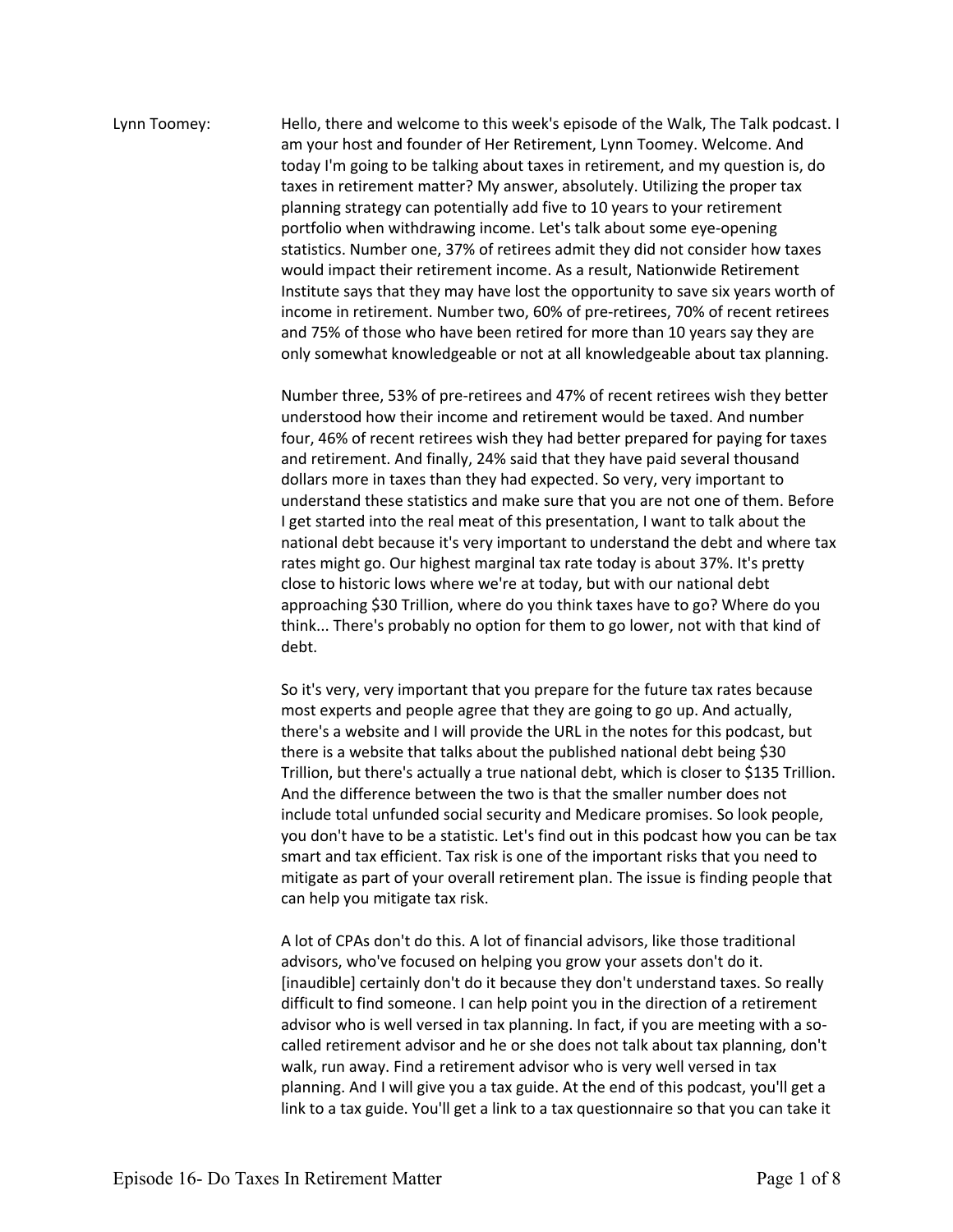to your so-called advisors, make sure that they are able to do the tax planning that you need.

It's a no brainer. If you're not doing tax planning, you're leaving potential money on the table. So tax liability in retirement has an impact on your portfolio survivability rate. Future tax rate increases may be the biggest challenge retirees face. So some of those tax reduction strategies are Roth conversions, tax loss harvesting, annuities, whole life insurance, tax-free investments, tax-optimized withdrawals and asset location. Potential tax rate increases make tax planning more important and more beneficial than ever before. So I want to talk about seven tax strategies that can potentially save you a lot. Let's talk about strategy number one. Consider a health savings account or an HSA. Oftentimes it's available through your corporation as a benefit, as an HR benefit. For selfemployed, you can find private HSAs. It does require you to have a high deductible health plan, okay? So important. You need a high deductible health plan in order to access an HSA.

However, the benefits, the tax benefits of an HSA make it the most valuable tax planning strategy in your retirement. It is triple tax free. So you can make tax deductible contributions, you'll have tax-free growth and you'll have tax-free withdrawals for qualified healthcare expenses, okay? Very, very valuable tax planning tool. According to fidelity health care cost estimates, an average retiree... An average retired couple age 65 in 2018 would need approximately \$280,000 saved after tax to cover healthcare expenses in retirement. So the point is that you are going to need at least a few hundred thousand dollars in out-of-pocket healthcare costs in retirement. And for women, this is even more important because we tend to live longer therefore our healthcare costs tend to be higher. So prior to retirement, very important to try to access an HSA and save for these healthcare expenses because it is so tax advantaged.

Let's talk a minute about the contribution limits. So in 2021, an individual could contribute up to \$3,600. There's a catch-up provision if you're over 55 of \$1,000 bringing the total to \$4,600. For a family it's 7,200. Over 55, it's \$1,000 catch-up bringing it to \$8,200. Any funds in an HSA account that is not used before the end of the year is rolled over and accumulates tax free. So an HSA is different than an FSA. FSAs are different vehicle, offered through your company, and those funds need to be used in the year that the money is accumulated. HSAs are a different products. Another benefit is the tax-free deductions or excuse me, tax-free distributions if they're used for qualified medical expenses. These distributions are not subject to provisional income. They're not subject to required minimum distributions or RMDs.

If you do use them for non-qualified expenses, they are taxable. So you're not losing the money if you're not using them for healthcare expenses, but you will pay tax on those distributions. But as long as you are using them for healthcare in retirement, they will be tax-free. So again, there's no other vehicle that's triple tax free. Let's talk about strategy number two, investments that come with tax advantages. So this three I want to talk about municipal bond funds.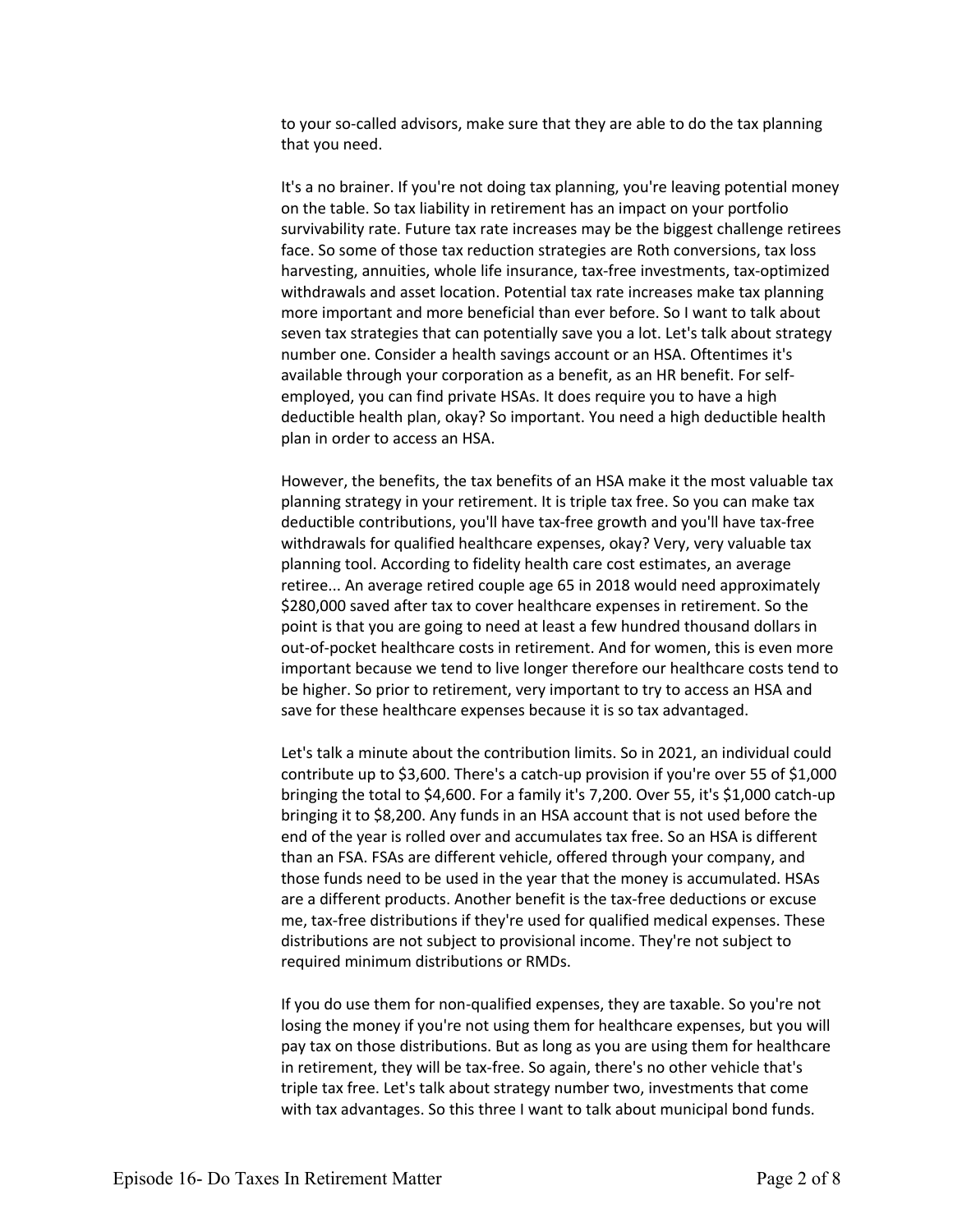They allow for tax deferred growth and tax free income on the dividends and the interest. The income, however, is included for provisional income calculations, but you don't have to pay RMDs. Then you have tax deferred annuities. Those allow for tax deferred accumulation, and they do have preferential tax treatment based upon something called the exclusion ratio. There is a percentage of the income included for provisional income calculations.

And again, these do not have any required minimum distributions. Then the third investment vehicle is a life insurance retirement plan or ALIRP. Those offer a tax-free death benefit, tax-deferred growth, tax-free income. They are not included in provisional income calculations, and there are no required minimum distributions. So make sure you talk to your retirement advisor about those three tax preferred or tax preferential investments. Let's talk a little bit about required minimum distributions or RMDs just for a moment. As of last year, the required minimum distribution age increased to age 72. And basically, RMDs are mandatory withdrawals that are based on age and IRS life expectancy table, and the value of your accounts each year. And these are distributions that must be taken starting at age 72 from qualified retirement accounts. Basically, the government wants its share of taxes that it allowed you to defer back when you were contributing to your retirement savings accounts.

So for all those years you were contributing money to your retirement accounts, you kind of had a business partner and now your business partner wants his share of your accounts and the way the government does this is through these required minimum distributions. And those are taken each year, and there's no exception basically. So you must take your first RMD by April 1st, following the year you turn age 72 and withdrawals must be taken by December 31st of each year after age 72. And if you miss an RMD, there's a 50% penalty and that's assessed on the amount that should have been distributed. It's actually the biggest penalty in the tax code. So note to self, do not miss your RMDs. And a little side note, RMDs were not required in 2020. Due to COVID-19 the government suspended those, but going forward, they are required and it's very important that you make those RMDs.

So one of the tricks of tax planning is to figure out how you can mitigate the amount of RMDs that you have to take each year in retirement. So just as a quick example, if you had a value of a retirement account of \$500,000 on December 31st of 2021, by the end of December... By the end of 2022, December 31st, you would have to take \$19,531 as an RMD. That's about a 3.9% withdrawal. So RMDs can really affect your retirement. So take that \$500,000 at age 72, you're going to have to take \$19,531 or 3.9%. at age 80 \$500,000, you have to take \$26,738. That's 5.35%. at age 90, it goes up to \$43,850 or 8.77%. at age 100, \$79,365, 15.87%. So RMDs are very important and definitely can impact your retirement income. Next strategy I want to talk about is a reverse mortgage.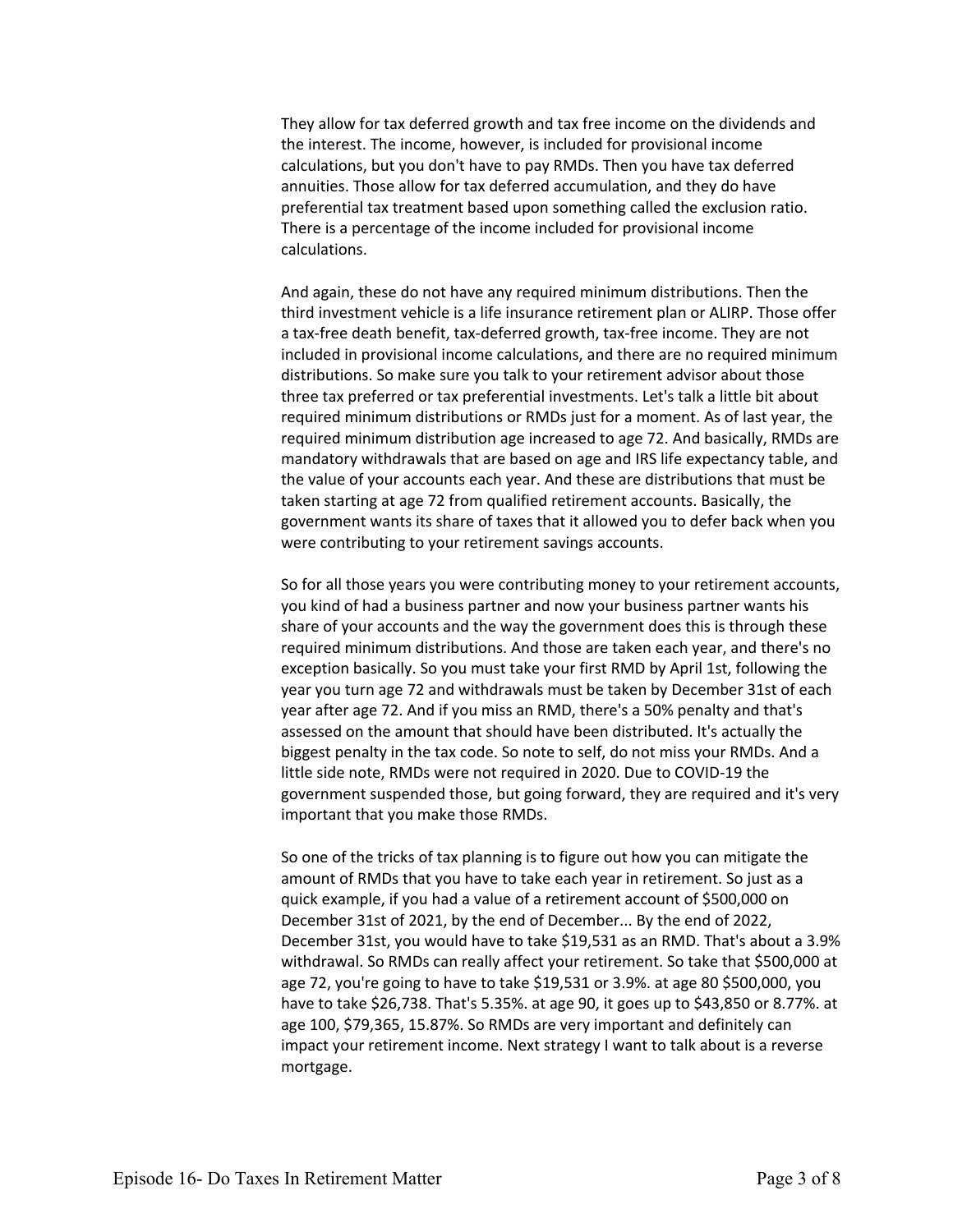Yes, a reverse mortgage. They offer tax-free income or a tax-free safety net, okay? Though reverse mortgages have long held a bad reputation, research and public policy in recent years is shedding a new light on this potential use in retirement. They'd been called the Swiss army knife of... Financial planning research has shown that coordinated use of a reverse mortgage starting earlier in retirement, outperforms waiting to open a reverse mortgage as a last resort option once all outs has failed. So there's a number of benefits to reverse mortgages using your debt asset of your home. Using the equity in your home in the form of a reverse mortgage can provide a very, very nice income buffer. It can also fund a long-term care incident, lots of things, but really important from a tax perspective is that a reverse mortgage offers tax-free income. Very important tax benefit.

So just a couple of things on a [inaudible] or reverse mortgage, can you tap into your home equity to support yourself in retirement? That's the question? The answer is absolutely, but you must be 62 years of age. You typically need 50% to 60% equity in your home to qualify. Owners must maintain the home as well as paying the property taxes. And again, the income is not subject to income tax and it's not subject to social security provisional income, okay? Tax strategy number four, moving right along, consider contributing to a Roth IRA or 401k. Benefits, after tax contributions, okay? Contributions must be made using after tax dollars. They offer tax deferred growth. Contributions and earnings compound tax-deferred. And third tax-free withdrawals. Contributions and earnings can be withdrawn tax-free, but it's subject to a five-year holding period plus an age restriction of 59 and a half. From a tax planning flexibility perspective, no RMDs are required and they're not subject to social security provisional income calculations, okay?

Roths are a very good tool to consider. Let's talk about the contribution limits on a Roth. Limits are \$6,000 per year in 2021. People 50 and older can add \$1,000 to those amounts for a total of \$7,000. Roth IRA have income limits. In 2021, it's \$140,000 of modified adjusted gross income or MAGI for singles, and \$208,000 of MAGI for joint filers. A Roth 401k or a Roth 403B has limits of \$19,500 for those under age 50, and \$26,000 for age 50 plus. And just a quick note, both Roth IRA and Roth 401ks can be split with a traditional IRA and a traditional 401k, but they cannot exceed the maximum aggregate noted above. So you can split, but again, they can't be higher than the contribution limits that I mentioned.

So let's talk about an exception to the Roth income requirement rule. It is called the backdoor Roth. You can contribute to your traditional IRA and convert the nondeductible contribution to a Roth IRA in the same tax year. But you must pay tax on the conversion to the Roth IRA in the tax year that it was converted, okay? Taking money out of a Roth tax-free... Yeah. Taking money out of a Roth tax-free, let's talk about that. So, you must satisfy two triggering events. One, you must be aged 59 and a half, and you must've owned the Roth for five years, okay? There's a 10% penalty in tax on earnings for withdrawals before satisfying both triggering events, okay? You're allowed to take contributions at any time.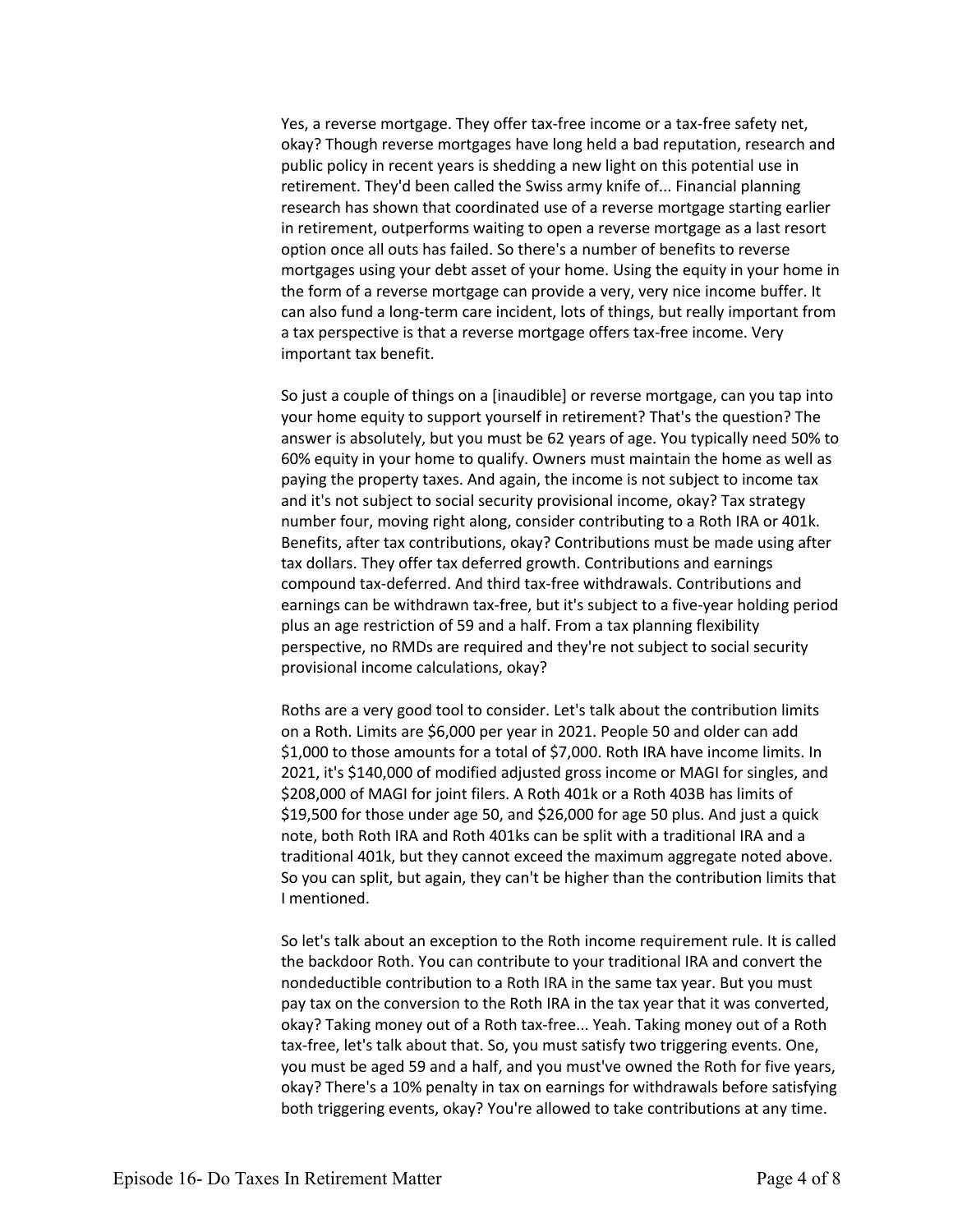The exception allowed is a \$10,000 withdrawal, including growth for the first time purchase of a home, okay?

Again, if you're missing any of these details, as I'm going through them, you will have access to a guide that goes along with this podcast recording, and you can certainly refer back to that guide for all of these numbers, okay? Let's talk about strategy number five, consider intelligent Roth conversions, okay? The question is to convert or not to convert and when to do it. Here's the trade-off you convert your traditional IRA to a Roth IRA. What's going to happen is you'll pay income taxes at your current tax rate on the conversion. You'll have tax-free growth, you'll have tax-free withdrawals during retirement, but again, you must satisfy those two triggering events, age 59 and a half and a five-year wait period on each conversion, okay? So a lot of people think, "Okay, so should I take those monies in my tax deferred account and convert them to a Roth?"

Well, the question is, it's all about timing. You have to consider what tax rate you're at in the year that you do the conversions. And again, the tax planning specialist, who's also a retirement advisor can help you make those decisions, okay? When you consider those intelligent Roth conversions, it's kind of like an all or nothing. If you convert a traditional IRA to a Roth IRA over the course of multiple years, you may pay less total tax than if you convert during a single year. Your future tax increases make conversion to Roth more advantageous. There's additional benefits when you pass Roth assets to heirs, it is done income tax-free, subject to some restrictions, and it's not subject to social security, provisional income calculation, and there are no RMDs, okay? Let's take a look at strategy number six, managing social security taxation. The question is, will your social security benefit be taxable?

And the answer is no unless your social security, provisional income exceeds certain limits. So what is provisional income? Well, it's a calculation. It's adjusted gross income, plus any non-taxable income from things like a municipal bond fund plus half of your social security benefit. So let's look at a hypothetical calculation. Let's assume you had an IRA withdrawal or an RMD of \$45,000. From that you can deduct your standard marital deduction of \$24,800 in this case, which equals a \$20,200 AGI. You will add to that your municipal bond income of \$10,000 and you'll add half of your \$40,000 social security income benefit, which is \$20,000. So the \$20,200 plus the \$10,000 [inaudible] bond income, plus half of your social security benefit of \$20,000 and you arrive at total provisional income of \$50,200. Now, let's look at the taxation on that.

Up to 85% of a benefit is taxable if your combined provisional income is over \$44,000 and you file as married filing jointly. So in this case, up to 85% of your benefit would be taxed because your provisional income was \$50,200 in this hypothetical case. So I'll go through a couple other scenarios. Up to 50% of your benefit may be taxable if your provisional income is between \$25,000 and \$34,000 and you file single or between \$32,000 and \$44,000 and you file married, filing jointly. And again, up to 85% is if you're over \$44,000 and you file as married filing jointly over, \$34,000 if you file single. So the name of the game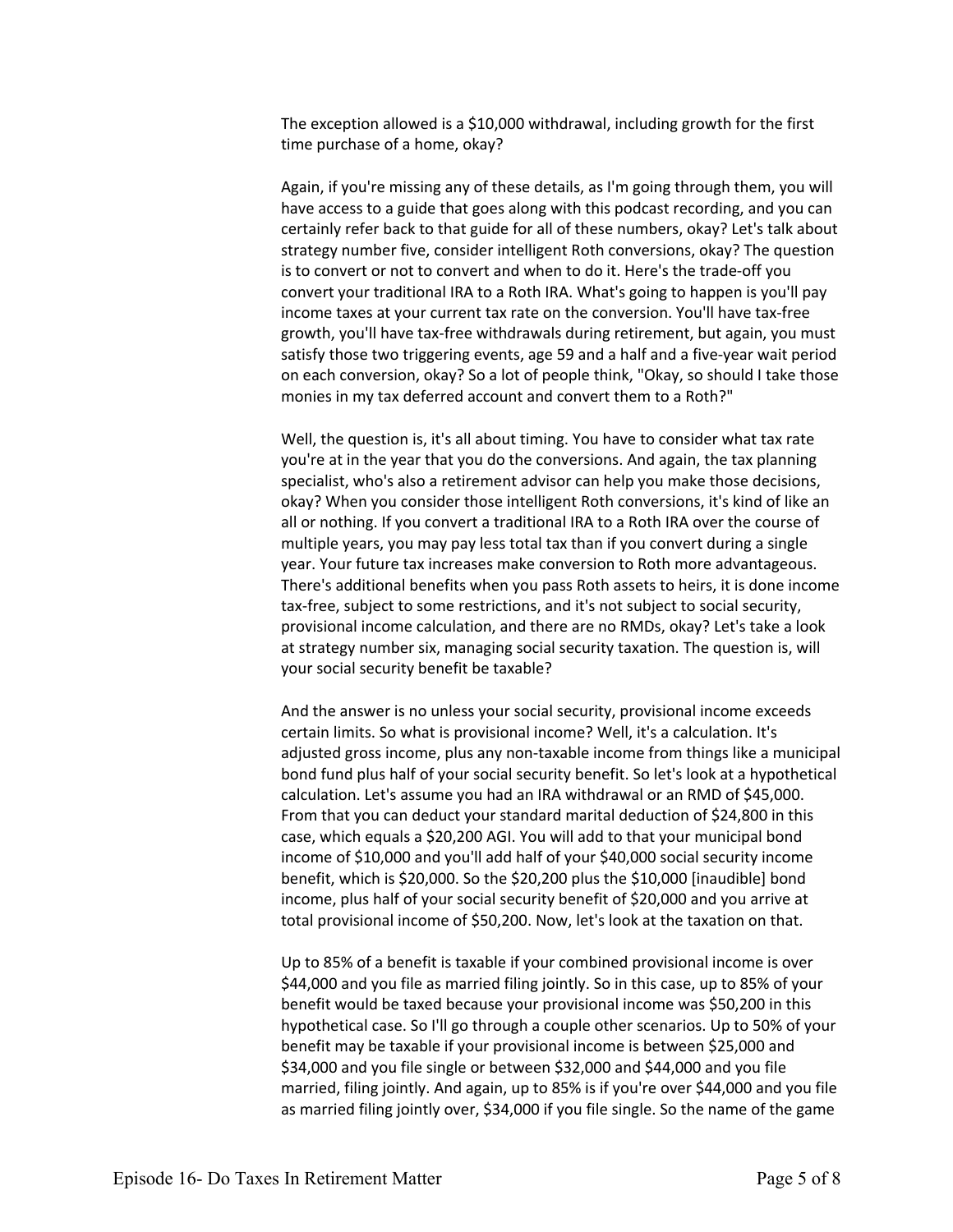is to try to lower your provisional income as much as possible so that you don't have those 50% and 85% taxes. So that's the name of the game with your social security strategy. Very, very important to make sure you meet with a retirement advisor who understands the impact of provisional income and the impact of taxes on your provisional income, and how can you get your provisional income as low as possible to avoid that taxation.

Let's talk about strategy, number seven, using cash value, life insurance, and in my next podcast next week, I'm going to be going into a lot more depth on using cash value, life insurance, as it relates to taxation or minimizing taxes in retirement. But for the purpose of today's podcast, I'm just going to mention that you have various cash value, life insurance as a tax strategy, whole life, universal life, variable life, okay? You're able to borrow or distribute cash value tax-free and it offers a tax-free transfer of wealth to your heirs. And if you'd like to learn a lot more about the value of cash value, life insurance as a tax strategy, make sure you tune in to next week's episode of the podcast. Strategy number eight, tax diversification. Very, very important to create what is called your tax buckets. There's a tax-free bucket, taxable bucket, a tax-deferred bucket. And I will add a fourth bucket, which is that triple tax free bucket and the only thing that's in that bucket is an HSA.

But let's talk about the tax-free taxable and tax-deferred. Tax diversification is all about having money in each of those buckets, okay? That's key to creating that tax efficient, income distribution strategy. Your strategy for withdrawing retirement assets is as important as your strategy for accumulating them, but it's much more complex. So you have monies in a tax deferred bucket, like a 401k, you have monies in a taxable bucket, and you might have monies in a taxfree bucket. The question becomes in retirement, which accounts money should be taken from and in what order, and then what opportunities exist for conversion to maximize your efficiency? I want to talk quickly about three draw down strategies to consider. One is pro-rata strategy. One is a sequential strategy, and one is sequential with a Roth conversion strategy. With the prorata, you withdraw from taxable tax deferred and tax-free accounts proportionately.

It's really not optimal in most cases. In a sequential strategy, you withdraw from taxable accounts first, then tax-deferred accounts and lastly, tax-free. This is the traditional approach, but not the most efficient in most cases. The sequential with Roth conversion strategy, you withdraw from taxable accounts first, then tax-deferred and lastly tax-free. Roth conversions are executed to take advantage of periods of lower tax brackets. And this is the most optimal in most cases. So in terms of tax efficient withdrawal or tax efficient retirement distribution, not all retirement savings assets are equal from a taxability standpoint. Important to know. Taxable, tax-deferred, tax-free. And an efficient retirement plan should illustrate which accounts money should be taken from, in what order and what conversion opportunities exist to maximize efficiency. And a customized tax efficient distribution strategy could save you significant value and extend the time horizon of your retirement assets, okay?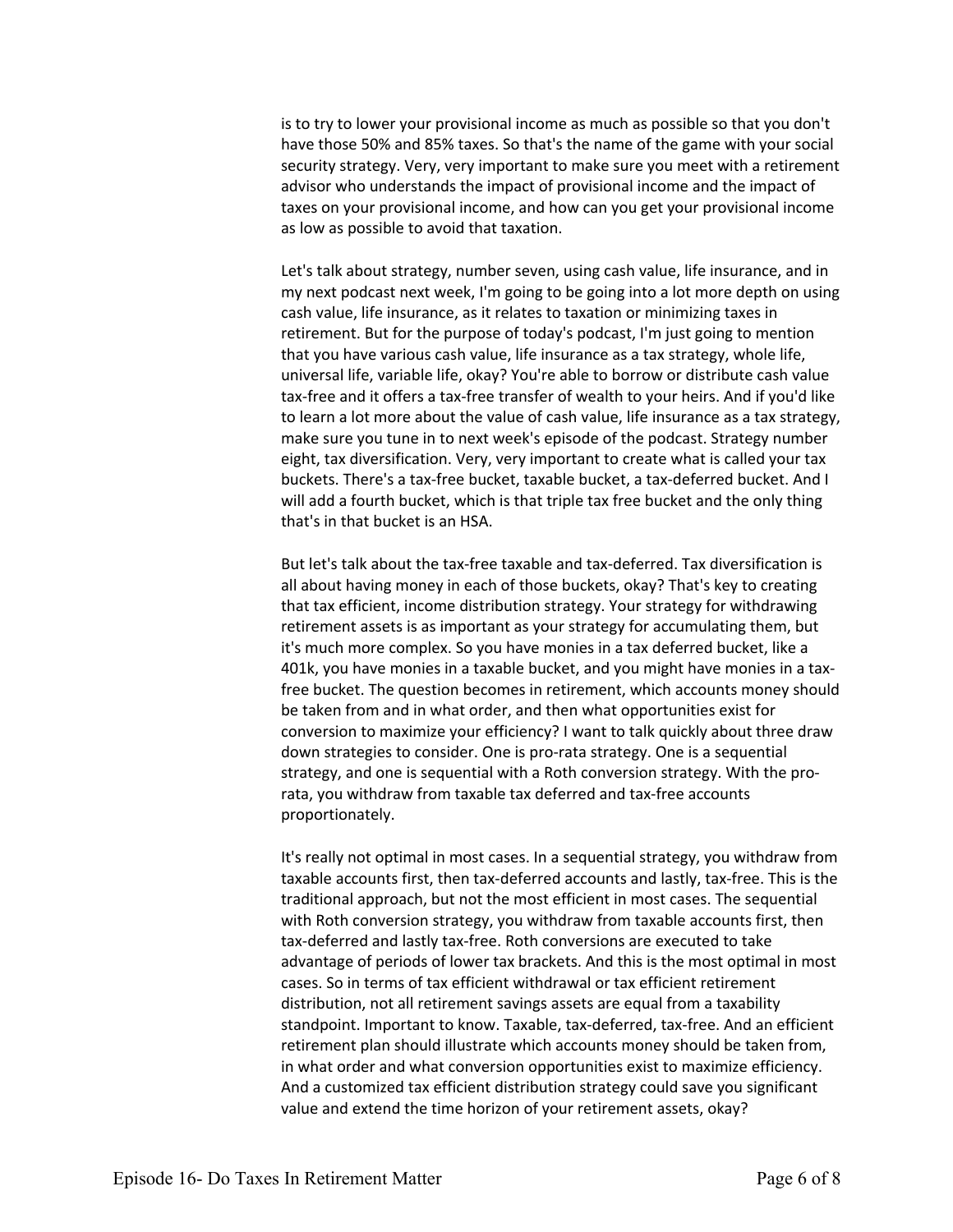However, before you implement any strategy to reduce your tax liability, make sure it compliments your overall financial plan. And part of the guide that you're going to have access to will be a case study in which you're going to meet the Bradys. Mike and Amanda, they're married, their current ages of 56 and 54. Their target retirement age is 65 and their salaries are \$200,000 for Amanda and \$50,000 for Mike. They are planning to take social security at 70. Their monthly expenses in retirement are \$9,000 and their invested assets are a million dollars in qualified and \$100,000 in non-qualified. And basically what you're going to see and read in this case study is that tax brackets during retirement can be pretty surprising. So there's these troughs, if you will, where there's periods of low taxable income after retirement, before age 70.

And what you're going to see in the case of the Bradys is that RMDs and social security can drive up taxable income starting age 70 and result towards your mid 80s, in surprisingly high taxable income in these later years of retirement. And that large IRA distributions can drive up those tax brackets. So it's very important to, what we call, smooth out the tax liability. And in those earlier years to do intelligent Roth conversions, to do what's called filling up your tax bracket. And then later on in retirement, you have a less, less taxable income when your tax rates are higher. So what you'll see in the case study, by doing this efficient tax strategy in that strategy that I talked about sequential with Roth conversion strategy, which is the preferred strategy, you'll see that in this case with our friends, Mike and Amanda, implementing this tax strategy, they would have over \$1.1 million more in their portfolio.

And this is a tax adjusted ending portfolio, rather than using a pro-rata withdrawal strategy without conversion, they would have \$1.1 million. So not only are they being efficient, they are ending up with much more money as a result of being tax smart. Now, what I want you to understand is, by hiring a retirement advisor who understands these tax strategies, it can be worth its weight in gold. So taxes do matter in retirement. Some key takeaways, create your buckets, tax-deferred, tax-free and taxable. Make sure you pay attention to tax diversification. Utilize an HSA for those triple tax advantages. Implement tax efficient withdrawal sequencing coupled with Roth conversions. The result is you're going to minimize your RMDs, you're going to reduce your social security provisional income, you're also going to have reduced Medicare premiums because your income's going to be lower, and you'll reduce your taxes annually to increase your net-spendable income.

So I want to thank you very much for listening to this week's episode of taxes in retirement. And again, please, please access that tax guide and reach out to at lynnt@herretirement.com. I can connect you with one of those retirement advisors who can do a tax analysis for you. They do a quick assessment to find out if any of these strategies can put you in a better position, help you make your portfolio last longer. And remember, next week, I'm going to talk about cash value, life insurance, and how it can be a very intelligent strategy in retirement. Thank you. I'm Lynn Toomey. This is Walk The Talk podcast and I thank you very much for listening. And as I always say, go out and get her done.